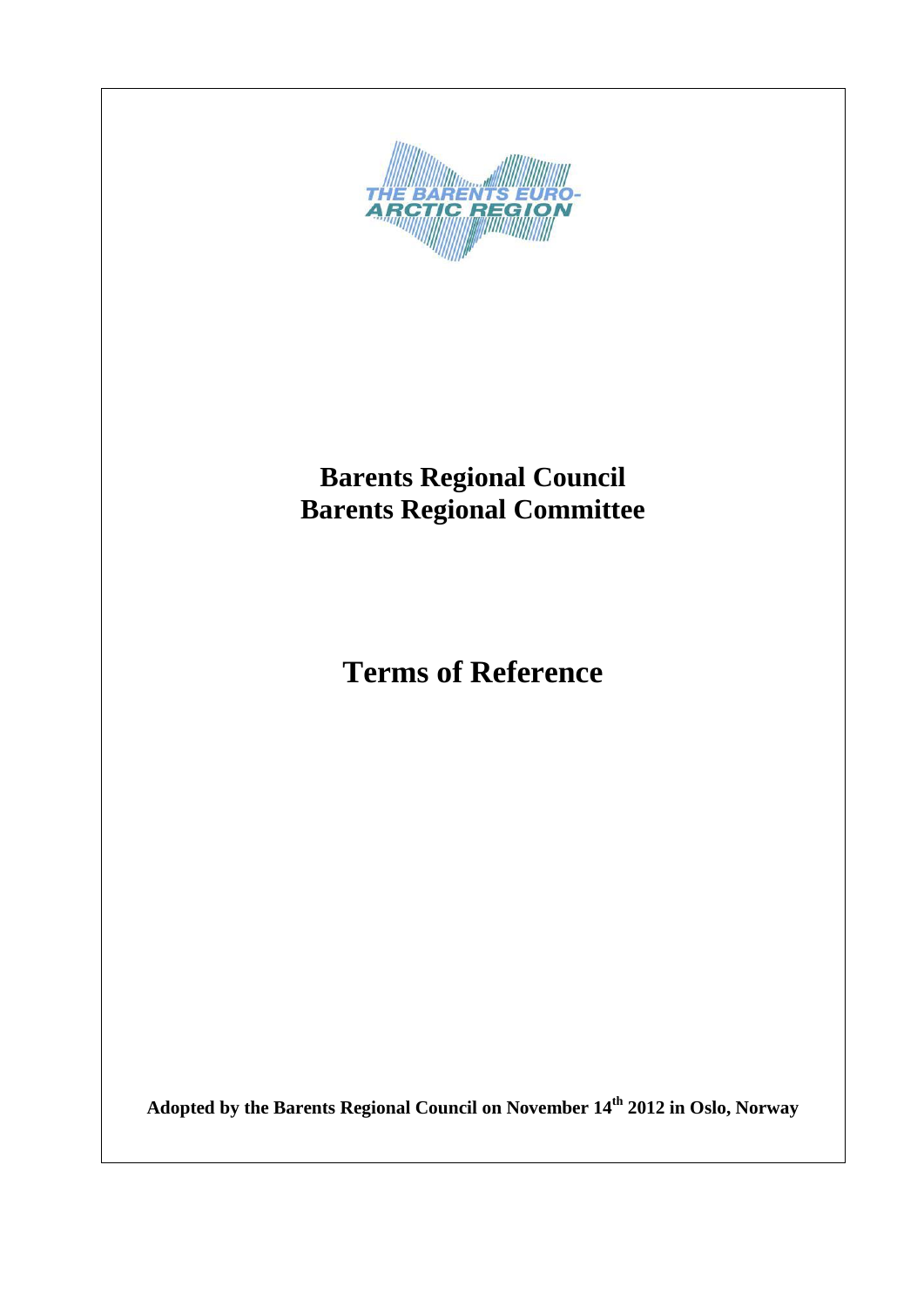# **Article 1. General provisions**

1.1. The present terms of reference have been adopted by the Barents Regional Council at its meeting held on November 14<sup>th</sup> 2012 in Oslo, Norway.

1.2. The terms of reference shall be applied to operations of all the regional structures of Barents cooperation.

1.3. The terms of reference have been adopted in the English language. The English version shall remain the only official one. Translations in all other languages cannot be used as a legal reference.

# **Article 2. Use of terms**

In the present terms of reference:

 $\overline{a}$ 

2.1. **"Declaration on the cooperation in the Barents Euro-Arctic region"** (hereinafter the Kirkenes declaration) refers to the international agreement signed by the Ministers of Foreign Affairs and/or high representatives of Denmark, Finland, Iceland, Norway, the Russian Federation, Sweden, and the Commission of the European Communities, during an international conference held in Kirkenes, Norway on January 13, 1993.

2.2. **"The Barents Euro-Arctic region"** (hereinafter the Barents region) refers to the political body of cooperation, established in 1993, covering the geographical area adjacent to the Barents sea in the Northern parts of Finland, Norway, Sweden, and in the North-Western part of the Russian Federation. The region has been subsequently extended to include other Northern areas in the four above-mentioned countries. It covers a vast territory of approximately 1 800 000  $\text{km}^2$ between the Northern Atlantic coast in the West, the Ural mountains in the East, Novaya Zemlya in the North, the Baltic Sea Gulf of Bothnia, and the lakes of Ladoga as well as Onega in the South.

2.3. **"The Barents Euro-Arctic Council"** (hereinafter BEAC) refers to the highest official body of the Barents cooperation on intergovernmental level. BEAC is a forum<sup>1</sup> that is being convened biennially on the Foreign Ministers level.

2.4. **"Committee of Senior Officials"** (hereinafter CSO) refers to the executive body of the Barents cooperation on the intergovernmental level. CSO is comprised of representatives of the governments of Denmark, Iceland, Finland, Norway, the Russian Federation, Sweden, and the European Commission.

2.5. **"Barents Regional Council"** (hereinafter BRC) refers to the highest official body of the Barents regional cooperation on the interregional level.

2.6. **"Barents Regional Committee"** (hereinafter RC) refers to the executive body of the Barents regional cooperation on the interregional level.

<sup>&</sup>lt;sup>1</sup> The Terms of Reference of BEAC states: "The purpose of the Barents Euro-Arctic Council will be to serve as a forum for cooperation among the participants". [http://www.beac.st/in\\_English/Barents\\_Euro-](http://www.beac.st/in_English/Barents_Euro-Arctic_Council/Barents_Euro-Arctic_Council/Terms_of_Reference.iw3)[Arctic\\_Council/Barents\\_Euro-Arctic\\_Council/Terms\\_of\\_Reference.iw3](http://www.beac.st/in_English/Barents_Euro-Arctic_Council/Barents_Euro-Arctic_Council/Terms_of_Reference.iw3)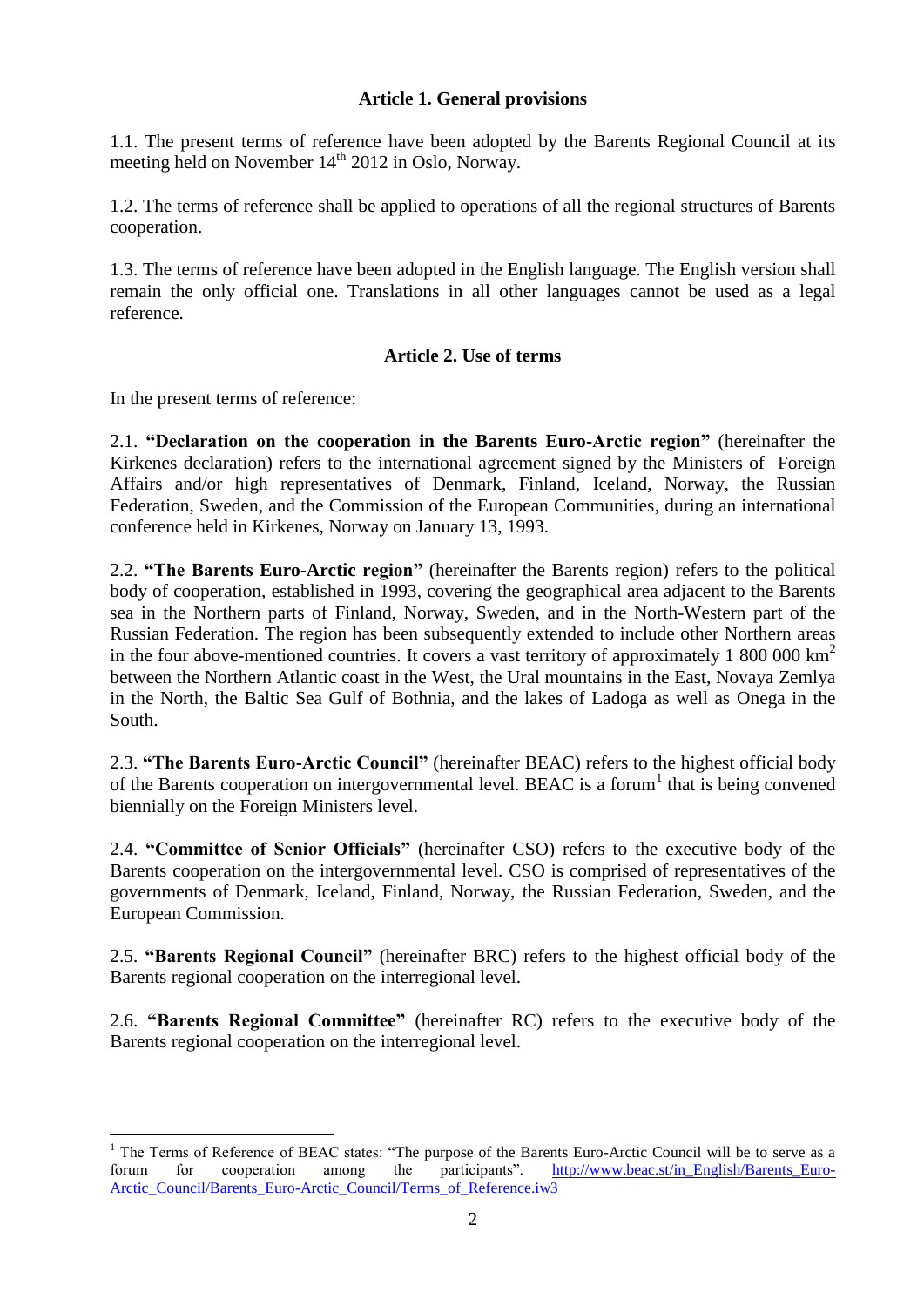2.7. **"Regional working group"** refers to a group of regional civil servants, experts, and specialists, established within a particular competence field of common interest for the participants to the Barents regional cooperation.

2.8. **"Joint working group"** refers to a group of state and regional civil servants, experts, and specialists, established within a particular competence field of common interest for the participants to the Barents regional cooperation.

2.9. **"The International Barents Secretariat for the cooperation in the Barents Euro-Arctic region"** (hereinafter the IBS) refers to the secretariat established in 2007 in accordance with the intergovernmental agreement of Finland, Norway, the Russian Federation and Sweden. The IBS shall provide technical and administrative support for multilaterally coordinated regional activities within the framework of the Barents national and regional cooperation, in order to secure continuity and coherence thereof. It shall assist with support of project funding, secretarial tasks, and information dissemination, as well as functioning as an institutional memory of all the work within the Barents cooperation. The work of IBS is accepted on both intergovernmental and interregional level.

# **Article 3. The objective of cooperation**

3.1. The overall aim of the Barents regional cooperation is to ensure stability and progress in the region by promoting peaceful cooperation and sustainable economic and social development.

3.2. The priority areas of work are identified in the periodically revised Barents programme, which constitutes the framework of activities within the cooperation.

# **Article 4. Principles of cooperation**

4.1. The Barents cooperation is founded on the values of respect for human dignity, freedom, democracy, equality, the rule of law, and respect for human rights, including the rights of persons belonging to minorities and physically challenged persons.

4.2. These values are common to all the participating regions in a society in which pluralism, non-discrimination, tolerance, justice, solidarity, and equality between women and men prevail.

# **Article 5. Gender equality**

5.1. In line with the principles of the Barents cooperation, the participating regions will strive to ensure an equal gender representation when appointing their members of the RC and of the working groups.

## **Article 6. The role of youth**

6.1. In line with the principles of the Barents cooperation, the participating regions will encourage representatives of the younger generation to participate as widely and actively as possible in the Barents regional cooperation. The regions will give possible support for such cooperation.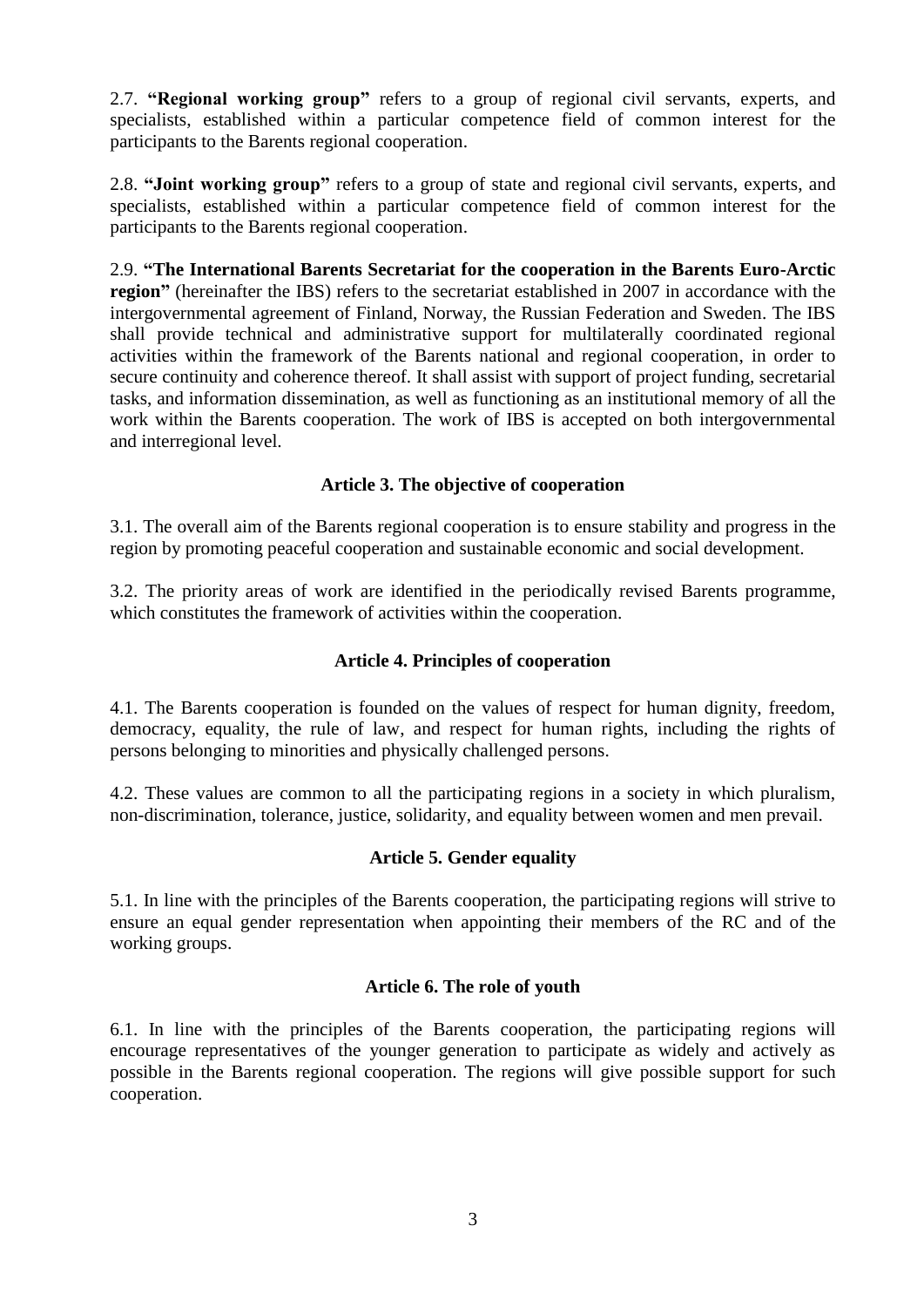# **Article 7. The BRC**

7.1. The BRC is composed of the highest regional representatives, their deputy, elected political representatives of the participating regions, or their authorised nominees, as well as representatives of all three groups of indigenous peoples of the Barents region (i.e. Saami, Nenets and Vepsians).

7.2. The BRC shall endorse the policies of and lead the regional cooperation. The BRC adopts the Barents program and other relevant documents. Decisions of the BRC shall be valid upon all the participants of the regional cooperation.

7.3. The BRC meets at least twice a year. The venue of the meetings is decided by the chairing region according to the principle of rotation.

# **Article 8. The RC**

8.1. The RC is composed of the designated civil servants, or other appointed authorised delegates, representing the participating regions and of the representatives of the indigenous peoples of the Barents region.

8.2. The RC acts as the highest executive body of the regional cooperation in between the meetings of the BRC.

8.3. The RC shall be responsible for the implementation of the decisions made by the BRC, and provide advice as well as recommendations to the latter. The RC shall, furthermore, be responsible for the development of the strategies and policies of the Barents cooperation, provide strategic guidance on the activities of the working groups, and coordinate them.

8.4. The RC meets at least three times per year. The venue of the meetings is decided by the chairing region according to the principle of rotation.

## **Article 9. Chairmanship**

9.1. The Barents regional cooperation is based upon the principle of the biennially rotating chairmanship in both the BRC and the RC.

9.2. The Chairmanship rotates between the participating regions in Norway, Sweden, the Russian Federation, and Finland.

9.3. The same country cannot hold chairmanship on both the intergovernmental and the interregional levels simultaneously.

9.4. The prevailing chair region should, during a transitory period, provide assistance to the upcoming chair region in connection to change of chairmanship.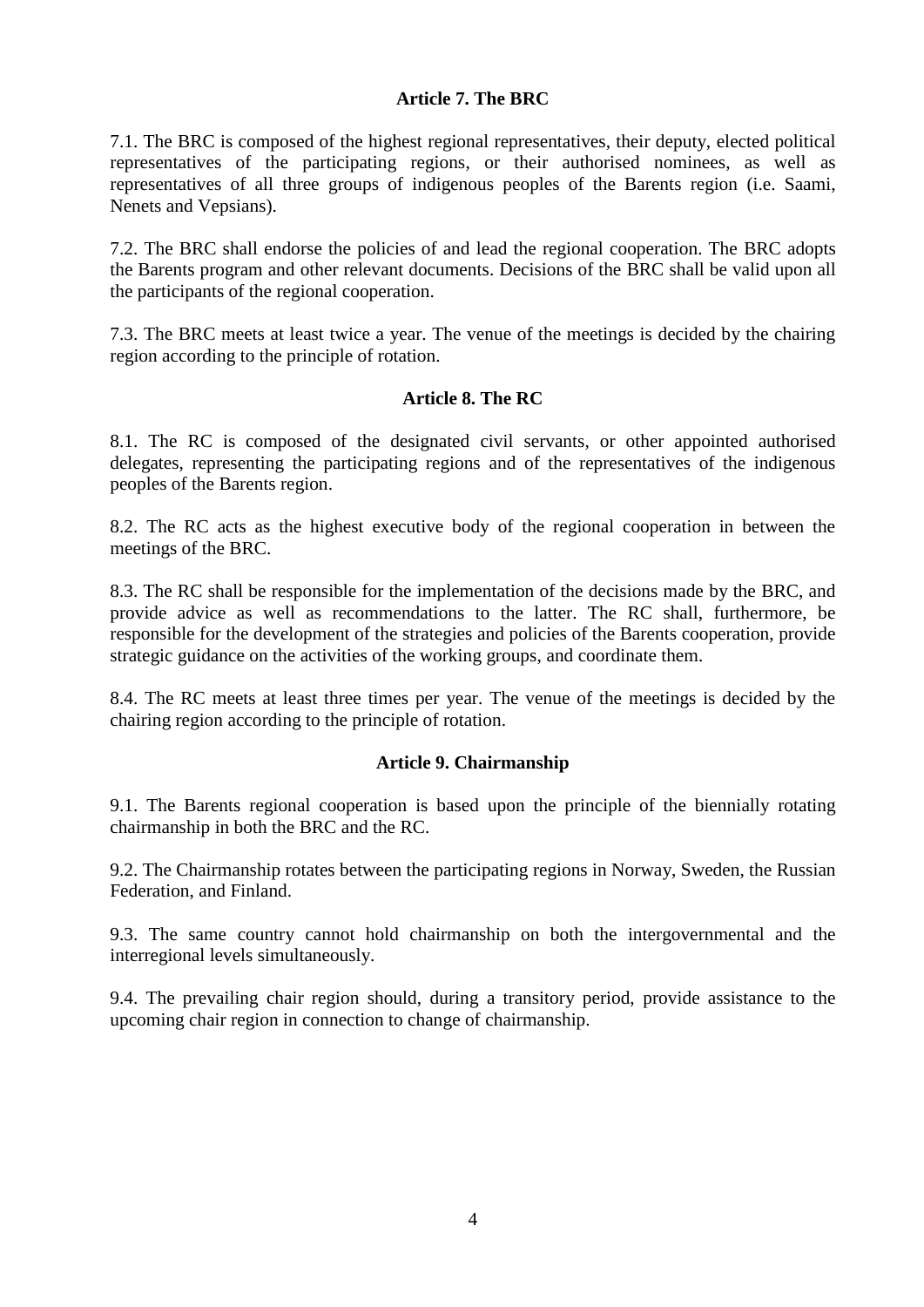# **Article 10. Voting procedures**

10.1. The decisions of the BRC shall be adopted by consensus of the member regions present.

10.2. As a general rule, consensus shall be sought for in the RC. A decision of the RC shall be considered adopted if none of the member regions objects in written within two weeks from the date of the last meeting.

# **Article 11. Member regions**

11.1. The member regions in BRC and RC include Nordland, Troms and Finnmark in Norway; Norrbotten and Västerbotten in Sweden; Lapland, Oulu region, and Kainuu in Finland; Murmansk Oblast, Arkhangelsk Oblast, Republic of Karelia, Republic of Komi, and Nenets autonomous Okrug in North West Russia.

## **Article 12. Observers**

12.1. The Council of Christian Churches in the Barents region, the Parliamentary Association of North West Russia and the region of North Karelia in Finland, enjoy an observer status in the BRC.

12.2. The observer status gives the right to participate in the meetings of both the RC and the BRC, to suggest items for the agenda of the meetings, to formulate any other initiatives with a view to implementing the Barents program and strengthening the Barents cooperation, as well as to seconding members to the existing regional and/or joint working groups.

## **Article 13. Cooperation partners**

13.1. The BRC, RC, and its working bodies may decide to invite a special and interested region, organisation or other association to contribute to the regional Barents cooperation as a cooperation partner. The region, organisation or association can, as a result, participate in restricted cooperation to enhance the Barents region and its development.

13.2. The terms of such cooperation will be decided on a case by case basis by the RC who will then prepare a draft cooperation agreement and submit it to BRC for formal approval.

13.3. The framework cooperation agreement is annexed to the present Terms of Reference and constitutes an integral part thereof.

# **Article 14. Joint Working groups**

14.1. The CSO and the RC define the mandate of a joint working group. As a general rule, the mandate of the group shall not be limited in time.

14.2. The group adopts its plan of action, which constitutes the framework of the thematic cooperation. The group reports annually to the BRC. Both the BRC and the RC can, request updates and *ad hoc* reports from the group anytime. There are two co-chairs in the joint working group representing both the intergovernmental and interregional levels. Chairmanship in the joint working group rotates biennially between its members. Co-chairs can not be representatives of the same country. All decisions are being taken by consensus.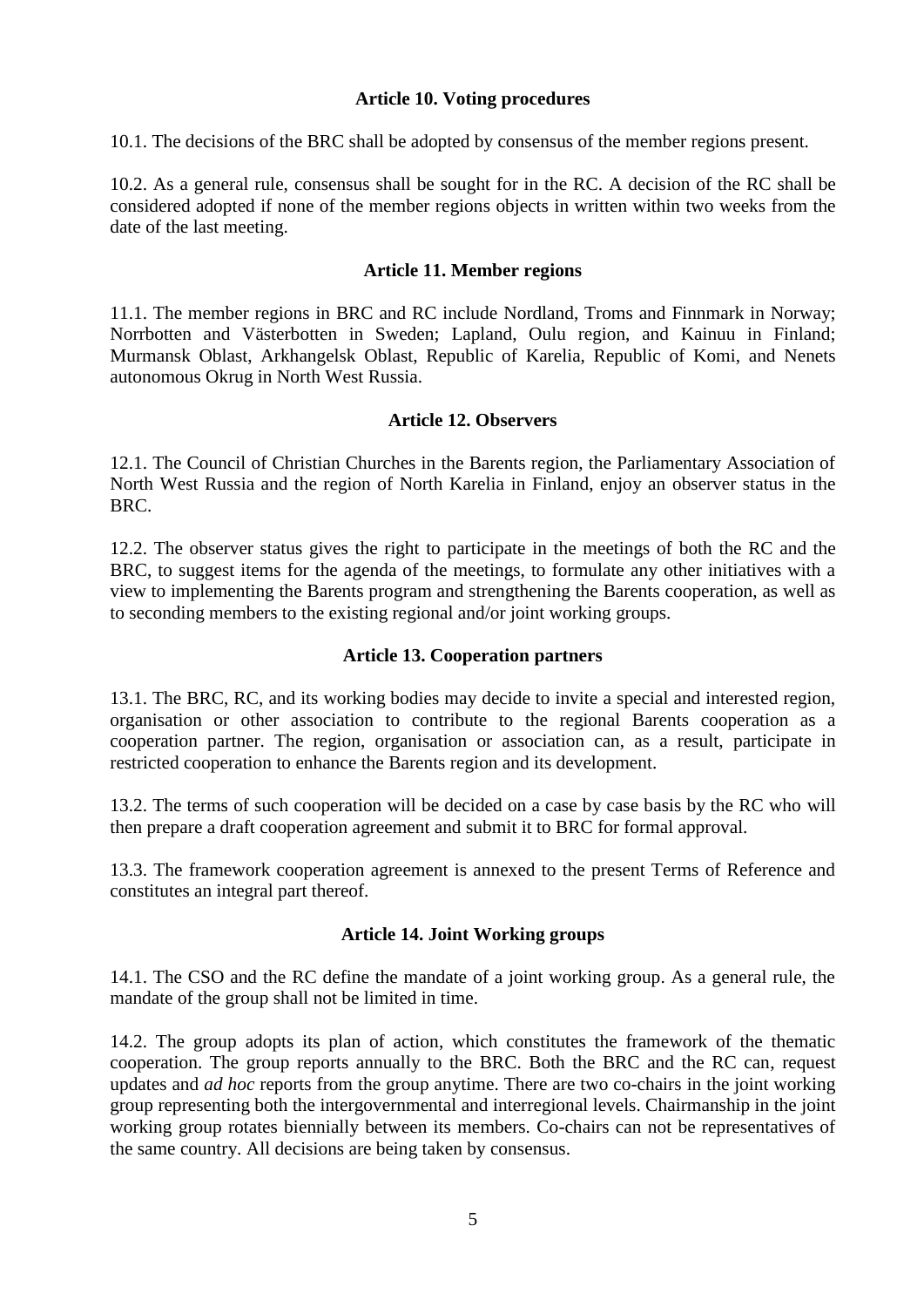14.3. The CSO and the RC may recommend discontinuing the mandate of one or several joint working groups, if the latters have accomplished their mandate, have repeatedly proven to be inefficient, or have failed to hold at least one meeting during one calendar year.

## **Article 15. Regional Working groups**

15.1. The RC defines the mandate of a working group. As a general rule, the mandate of the group shall not be limited in time. Chairmanship in the group normally rotates biennially between its members, but should be flexible for the group to decide. All decisions of the group shall be adopted by consensus.

15.2. The group adopts its plan of action which constitutes the framework of the thematic cooperation. The group reports annually to the BRC. Both the BRC and the RC can request updates and reports from the group anytime.

15.3. The RC may recommend the BRC to establish new thematic working groups. The mandate and, eventually, the timeframe of such groups shall be clearly defined and agreed upon by both the RC and the BRC members.

15.4. The RC may recommend the BRC to discontinue the mandate of one or several working groups, if the latter have accomplished their mandate, have repeatedly proven to be inefficient, or have failed to hold at least one meeting during one calendar year.

# **Article 16. Working group of indigenous peoples**

16.1. The Working Group of Indigenous Peoples in the Barents Euro-Arctic Region (hereinafter called WGIP) is a working group established on a permanent basis, constituted by Saami, Nenets, and Vepsians representatives appointed by indigenous peoples' organizations and the Saami Parliamentary Council. In addition to its operational role, the WGIP has an advisory status to the BEAC and the BRC.

# **Article 17. Task forces**

17.1. The RC may recommend the BRC to establish a task force. The mandate and the timeframe of such groups shall be clearly defined and agreed upon by the RC members.

17.2. The task force adopts its plan of action which constitutes the framework of the thematic cooperation. Before the end of its mandate, the group presents the final report to the BRC. Both the BRC and the RC can request updates from the task force anytime. All decisions of the task force shall be adopted by consensus.

# **Article 18.** *Ad hoc* **working groups**

18.1. The RC, or a working group, can set up an *ad hoc* working group to tackle a specific issue, to undertake specific actions between RC meetings, and to support the work of the RC members.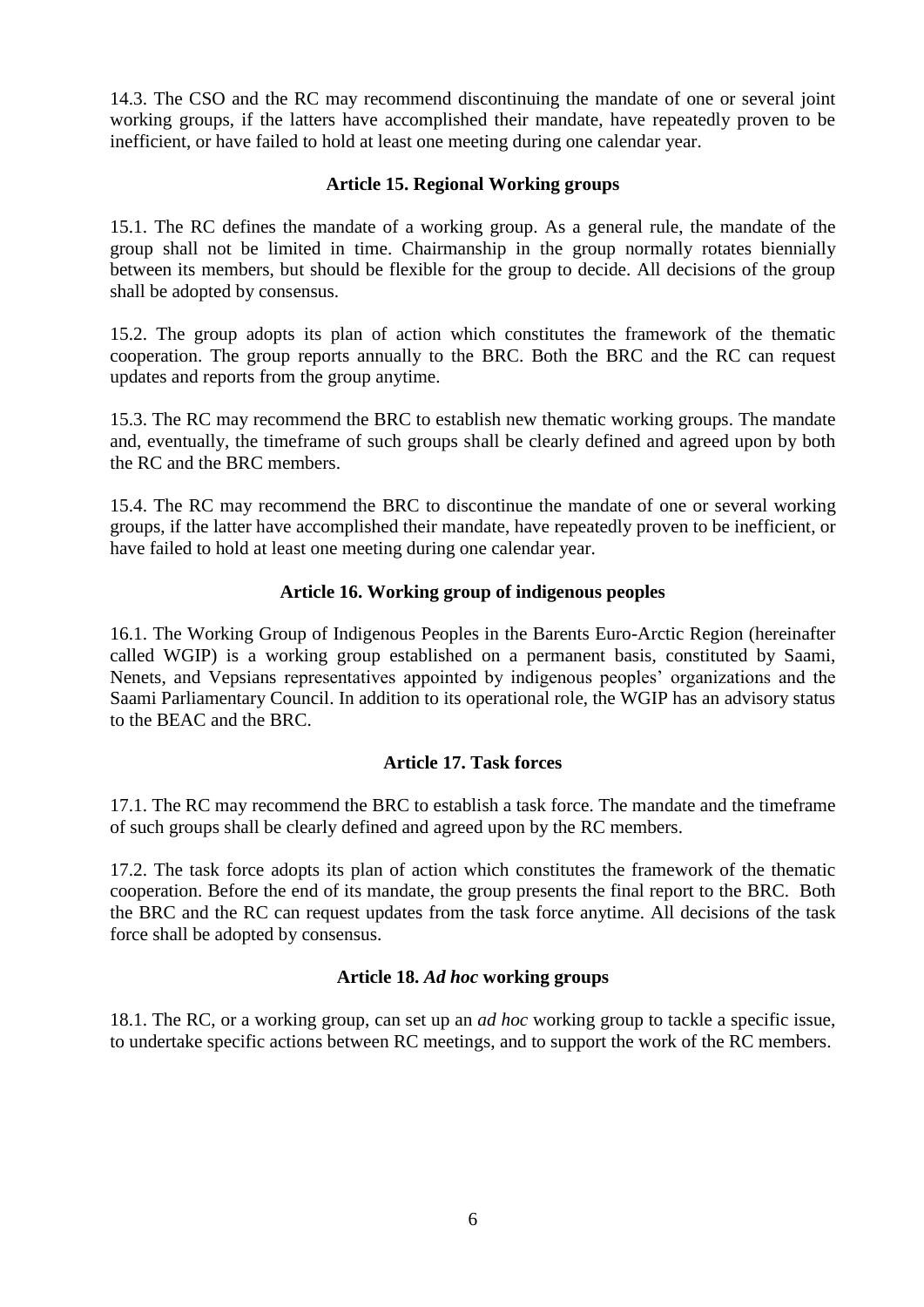# **Article 19. Financial provisions**<sup>2</sup>

19.1. As a general rule, the regional body hosting the meeting of the RC and/or the BRC, shall bear the costs directly connected to holding the meeting, including venue and meals. The hosting regional body shall also provide transfers airport-hotel-airport and hotel-meeting place-hotel for the BRC members. If required, the chairing regional body shall also provide visa support.

19.2. When the meeting is being held in the Russian Federation, the hosting regional body shall bear the accommodation costs for the Nordic members of the RC and BRC. The Russian members shall cover their own expenses. When the meeting is being held in one of the Nordic countries, the accommodation costs of the Russian BRC and RC members shall be covered by the hosting regional body, and the Nordic members cover their own expenses.

19.3. The travel costs shall be covered by the participants.

19.4. Simultaneous interpretation costs shall be covered by the Chair region.

19.5. As a general rule, the body hosting the regional working group meeting shall bear the costs directly connected to holding the meeting, including the venue, meals and interpretation if needed. Each participant covers their own travel and accommodation costs.

19.6. The BRC, with the support and advice from IBS, shall assist the working groups to find financial support in order to implement their plans of action.

19.7. The BRC shall seek to secure a permanent source of financing of its activities in order to make the Barents regional cooperation less dependent on possible financial constraints, and thus be able to ensure continuity, coherence, and strengthening of its work.

# **Article 20. The venue for the RC and the BRC meetings**

20.1. The venue for the BRC and RC meetings shall be equipped with a round or u-shaped table with the capacity to accommodate at least the members of the BRC or RC. The venue for the BRC meeting shall additionally have enough seats for an audience.

20.2. In case of BRC meeting, the equipment and technicalities for simultaneous translation, including special boxes for the interpreters, microphones on the tables, wireless microphones etc., shall be made available.

## **Article 21. Official documentation**

21.1. The agenda of the BRC and/or RC meetings, as well as any relevant additional documentation, shall be transmitted to the BRC and/or RC members by the chair region no later than two weeks before the scheduled meeting.

21.2. As a general rule, the agenda and minutes of the BRC, the RC, and the working groups' meetings, as well as any additional relevant documentation, shall be published on the website [www.beac.st](http://www.beac.st/) and be open to public.

 $\overline{a}$ 

 $2^{\circ}$  Cf. also the Administrative Manual for the BEAC as amended on June 17, 2008, for the distribution of costs on the state level [\(www.beac.st\)](http://www.beac.st/).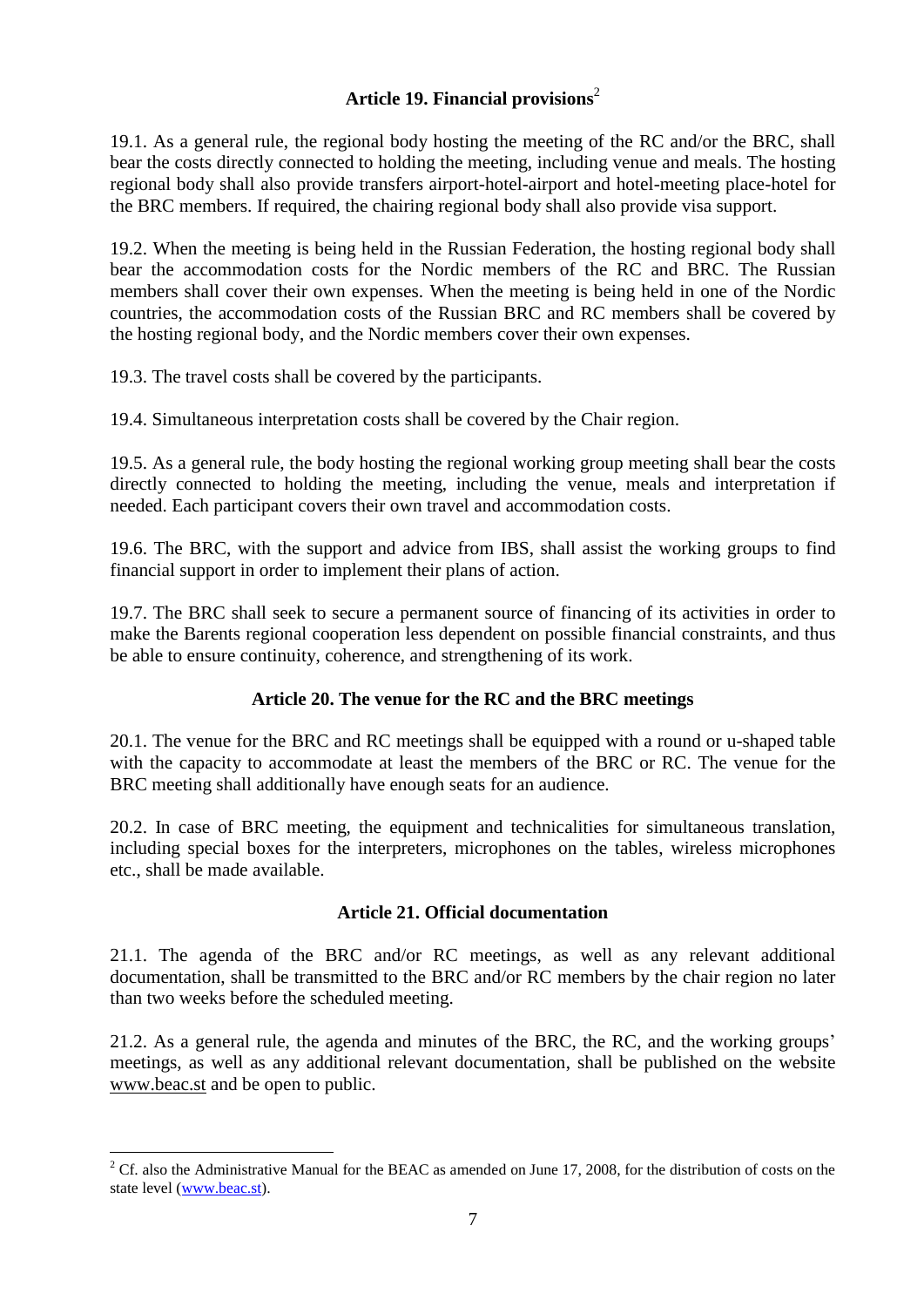21.3. Systematic numbering of the documents shall be used to identify the items on the agenda, e.g. "item RC 01/YYYY" for the RC meetings and "item BRC 01/YYYY" for the BRC meetings. The counting restarts every calendar year.

## **Article 22. Working languages**

22.1. The official language of the Barents cooperation is the English language.

22.2. However, during the BRC meetings each member region reserves the right to speak its native language if they so wish. However, during the meetings, simultaneous translation between Finnish, Russian and Scandinavian (i.e. Swedish or Norwegian) languages shall be provided.

22.3. All official documentation shall be drafted in English. The agendas and minutes of the BRC meetings shall also be available in Finnish, Russian and Scandinavian languages (i.e. Swedish or Norwegian). Additional documentation shall be held available in English, and, if necessary, translated to each member's native language by the secretariat in each county.

# **Article 23. Withdrawal from the RC and the BRC**

23.1. Any member region reserves the right to withdraw from the regional cooperation in the Barents region at any time. Decision on such withdrawal shall be made in the following BRC meeting.

# **Article 24. Entry into force and amendments**

24.1. The present terms of reference shall enter into force on the day following their adoption by the BRC.

24.2. The terms of reference is a living document and shall thus be amendable when ever needed. A proposal for any changes to the present terms of reference shall be presented in written to the current Chair of the RC at least two months before the next scheduled RC meeting, and shall be accompanied by explanatory material. The Chair of the RC shall further circulate the suggested amendments among RC members, and decisions will be made during the next RC meeting.

24.3. Amendments to the present terms of reference shall be adopted by consensus of the BRC members.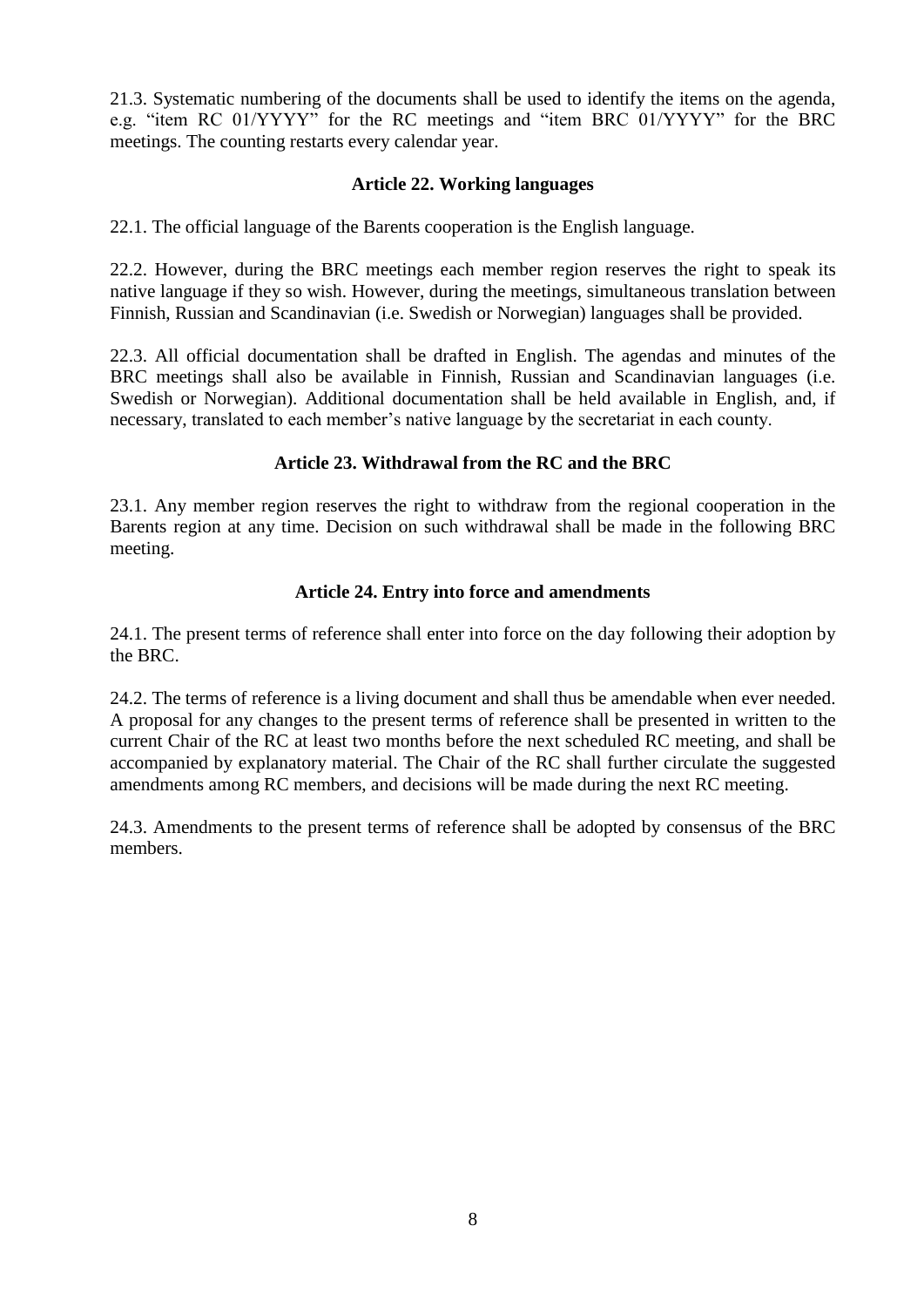#### **Annex**

# **Framework Cooperation Agreement between the Barents Regional Council and**

/name of the cooperation partner/

**\_\_\_\_\_\_\_\_\_\_\_\_\_\_\_\_\_\_\_\_\_\_\_\_\_\_**

## **Preamble**

The Barents Regional Council, hereinafter referred to as BRC, on one side, and \_\_\_\_\_\_\_\_\_\_\_\_\_\_\_\_\_\_\_, hereinafter referred to as the cooperation partner, on the other side, /name of the cooperation partner/

*Bearing in mind* the objective and the principles of cooperation in the Barents Euro-Arctic region,

*Recognising* the strength and mutual benefits of the regional cross-border cooperation in the Barents Euro-Arctic region,

*Reiterating* the commitment to promote the Barents Euro-Arctic region as widely as possible and to advocate on behalf of its residents, including indigenous peoples,

*Willing* to contribute to an increased development of the Barents Euro-Arctic region, be it of political, economic, social, scientific, cultural or other nature,

*Willing* to contribute to an improved well-being of the residents of the Barents Euro-Arctic region, including indigenous peoples,

*Have agreed* as follows :

### **Scope of the Agreement**

The present Agreement is concluded with a view to conducting joint actions within the framework of the Barents programme and with the participation of all or some of the BRC member regions.